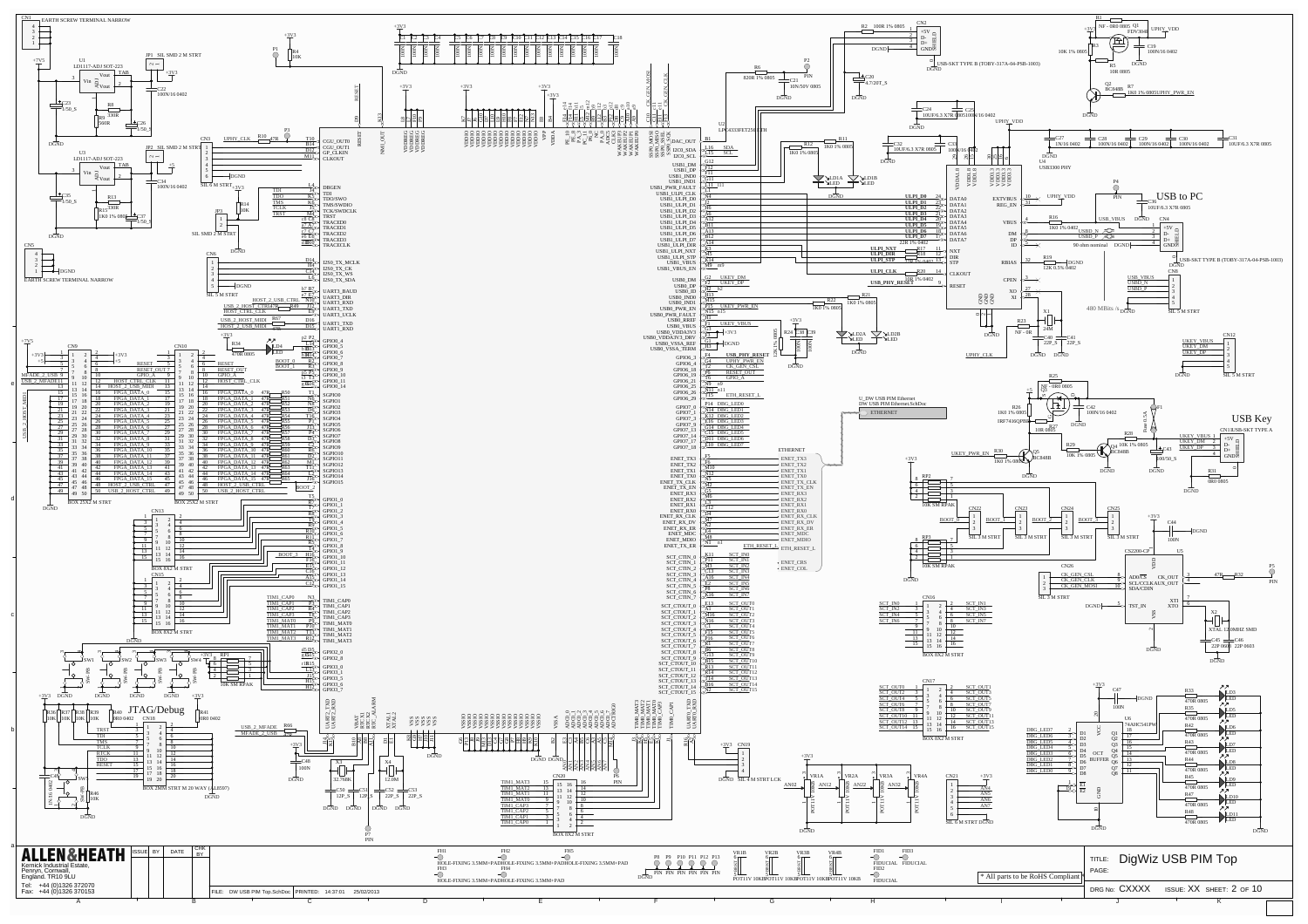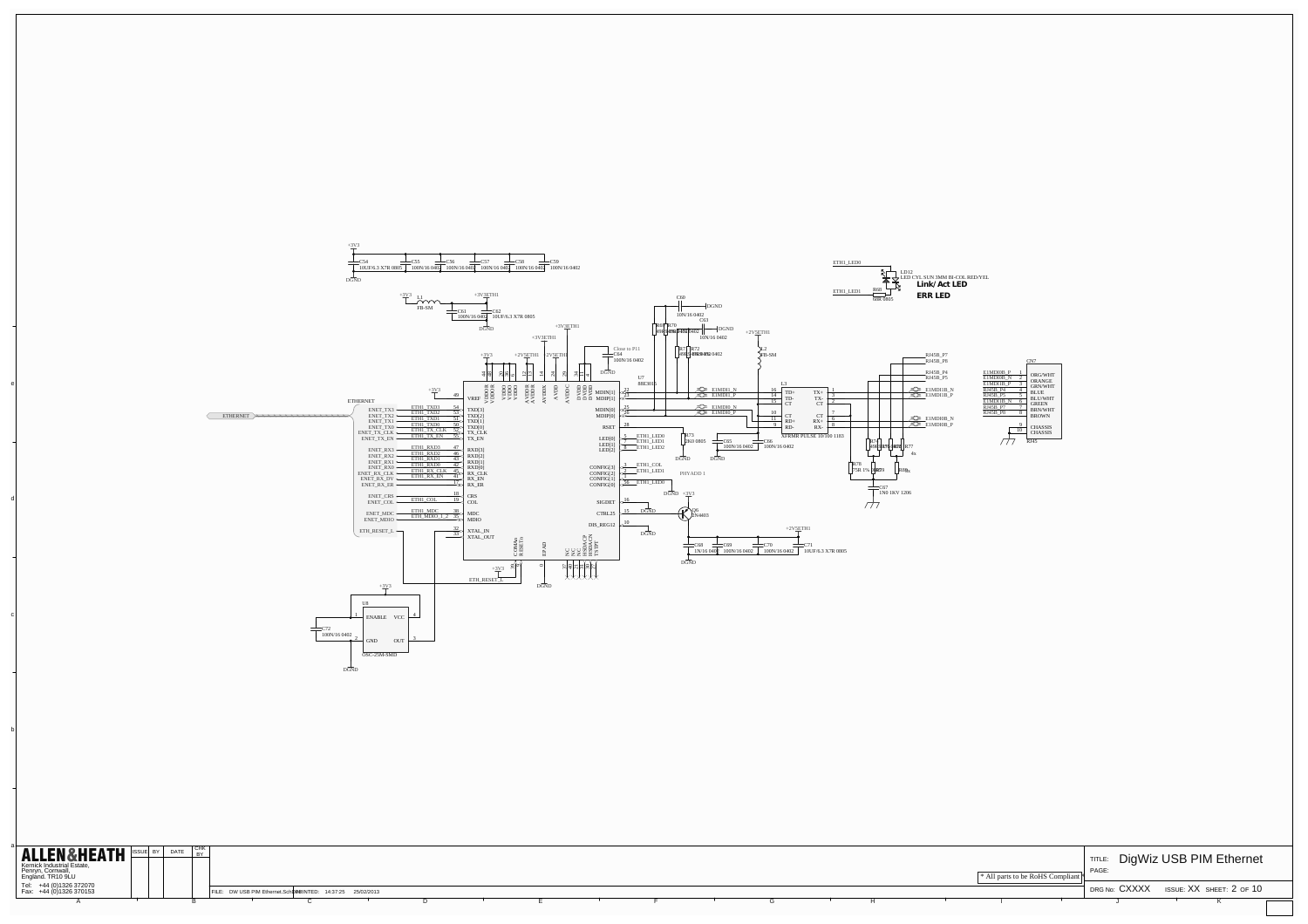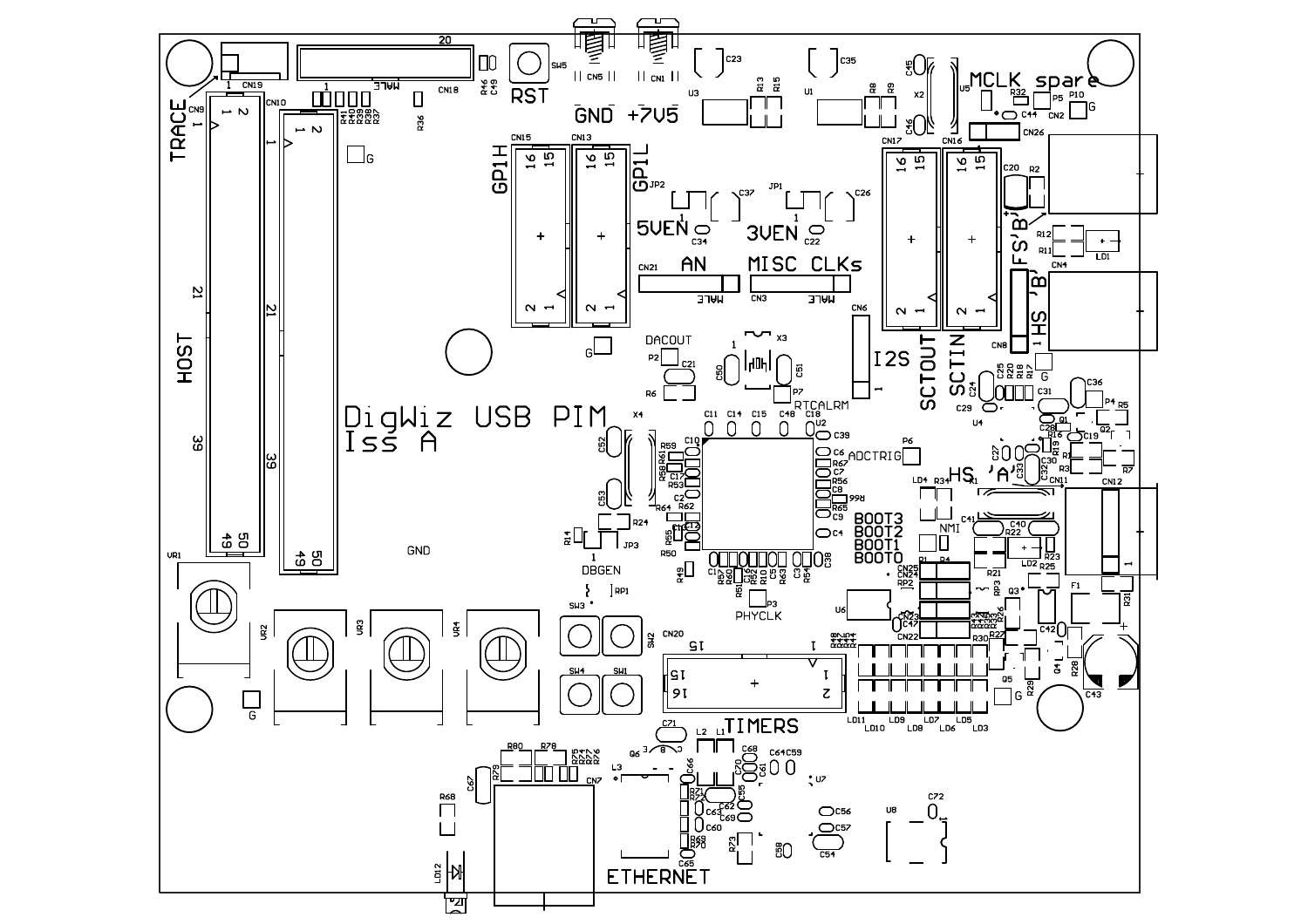## USB Plug In Module PIM

| Designator      | Description                                      | <b>A&amp;H PART</b> |
|-----------------|--------------------------------------------------|---------------------|
| C <sub>1</sub>  | CAPACITOR CERAMIC SMD0402 100N 16V (AF6674)      | AF6674              |
| C2              | CAPACITOR CERAMIC SMD0402 100N 16V (AF6674)      | AF6674              |
| C3              | CAPACITOR CERAMIC SMD0402 100N 16V (AF6674)      | AF6674              |
| C4              | CAPACITOR CERAMIC SMD0402 100N 16V (AF6674)      | AF6674              |
| C <sub>5</sub>  | CAPACITOR CERAMIC SMD0402 100N 16V (AF6674)      | AF6674              |
| C <sub>6</sub>  | CAPACITOR CERAMIC SMD0402 100N 16V (AF6674)      | AF6674              |
| C7              | CAPACITOR CERAMIC SMD0402 100N 16V (AF6674)      | AF6674              |
| C8              | CAPACITOR CERAMIC SMD0402 100N 16V (AF6674)      | AF6674              |
| C9              | CAPACITOR CERAMIC SMD0402 100N 16V (AF6674)      | AF6674              |
| C <sub>10</sub> | CAPACITOR CERAMIC SMD0402 100N 16V (AF6674)      | AF6674              |
| C <sub>11</sub> | CAPACITOR CERAMIC SMD0402 100N 16V (AF6674)      | AF6674              |
| C <sub>12</sub> | CAPACITOR CERAMIC SMD0402 100N 16V (AF6674)      | AF6674              |
| C <sub>13</sub> | CAPACITOR CERAMIC SMD0402 100N 16V (AF6674)      | AF6674              |
| C <sub>14</sub> | CAPACITOR CERAMIC SMD0402 100N 16V (AF6674)      | AF6674              |
| C <sub>15</sub> | CAPACITOR CERAMIC SMD0402 100N 16V (AF6674)      | AF6674              |
| C16             | CAPACITOR CERAMIC SMD0402 100N 16V (AF6674)      | AF6674              |
| C <sub>17</sub> | CAPACITOR CERAMIC SMD0402 100N 16V (AF6674)      | AF6674              |
| C <sub>18</sub> | CAPACITOR CERAMIC SMD0402 100N 16V (AF6674)      | AF6674              |
| C <sub>19</sub> | CAPACITOR CERAMIC SMD0402 100N 16V (AF6674)      | AF6674              |
| C <sub>20</sub> | CAPACITOR TANTALUM SMD 4.7uF 20V (AF3539)        | AF3539              |
| C <sub>21</sub> | CAPACITOR CERAMIC SMD0805 10N 50V (AF2849)       | AF2849              |
| C <sub>22</sub> | CAPACITOR CERAMIC SMD0402 100N 16V (AF6674)      | AF6674              |
| C <sub>23</sub> | CAPACITOR ELECTROLYTIC SMD 1uF 50V (AF2995)      | AF2995              |
| C <sub>24</sub> | CAPACITOR CERAMIC SMD0805 10UF X7R 6.3V (AF8253) | AF8253              |
| C <sub>25</sub> | CAPACITOR CERAMIC SMD0402 100N 16V (AF6674)      | AF6674              |
| C <sub>26</sub> | CAPACITOR ELECTROLYTIC SMD 1uF 50V (AF2995)      | AF2995              |
| C <sub>27</sub> | CAPACITOR CERAMIC SMD0402 1N X7R 16V (AF8251)    | AF8251              |
| C <sub>28</sub> | CAPACITOR CERAMIC SMD0402 100N 16V (AF6674)      | AF6674              |
| C <sub>29</sub> | CAPACITOR CERAMIC SMD0402 100N 16V (AF6674)      | AF6674              |
| C30             | CAPACITOR CERAMIC SMD0402 100N 16V (AF6674)      | AF6674              |
| C31             | CAPACITOR CERAMIC SMD0805 10UF X7R 6.3V (AF8253) | AF8253              |
| C32             | CAPACITOR CERAMIC SMD0805 10UF X7R 6.3V (AF8253) | AF8253              |
| C33             | CAPACITOR CERAMIC SMD0402 100N 16V (AF6674)      | AF6674              |
| C34             | CAPACITOR CERAMIC SMD0402 100N 16V (AF6674)      | AF6674              |
| C35             | CAPACITOR ELECTROLYTIC SMD 1uF 50V (AF2995)      | AF2995              |
| C36             | CAPACITOR CERAMIC SMD0805 10UF X7R 6.3V (AF8253) | AF8253              |
| C37             | CAPACITOR ELECTROLYTIC SMD 1uF 50V (AF2995)      | AF2995              |
| C38             | CAPACITOR CERAMIC SMD0402 100N 16V (AF6674)      | AF6674              |
| C39             | CAPACITOR CERAMIC SMD0402 100N 16V (AF6674)      | AF6674              |
| C40             | CAPACITOR CERAMIC SMD0805 22P (AF2992)           | AF2992              |
| C41             | CAPACITOR CERAMIC SMD0805 22P (AF2992)           | AF2992              |
| C42             | CAPACITOR CERAMIC SMD0402 100N 16V (AF6674)      | AF6674              |
| C43             | CAPACITOR ELECTROLYTIC SMD 100uF 50V (AF5734)    | AF5734              |
| C44             | CAPACITOR CERAMIC SMD0402 100N 16V (AF6674)      | AF6674              |
| C45             | CAPACITOR CERAMIC SMD0603 22P (AF4829)           | AF4829              |
| C46             | CAPACITOR CERAMIC SMD0603 22P (AF4829)           | AF4829              |
| C47             | CAPACITOR CERAMIC SMD0402 100N 16V (AF6674)      | AF6674              |
| C48             | CAPACITOR CERAMIC SMD0402 100N 16V (AF6674)      | AF6674              |
| C49             | CAPACITOR CERAMIC SMD0402 1N X7R 16V (AF8251)    | AF8251              |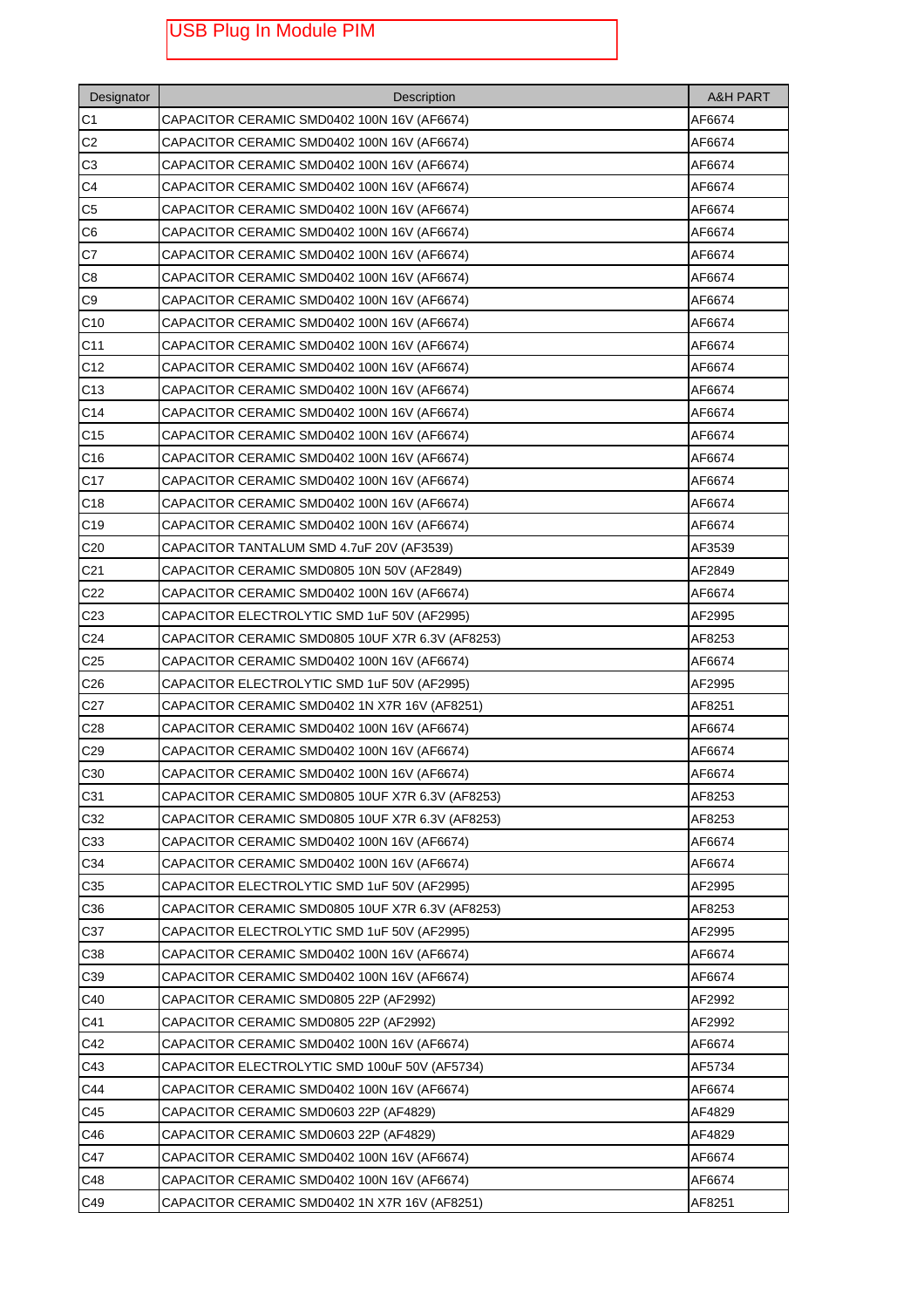| C <sub>50</sub> | CAPACITOR CERAMIC SMD0805 12P 50V (AF3479)                     | AF3479  |
|-----------------|----------------------------------------------------------------|---------|
| C <sub>51</sub> | CAPACITOR CERAMIC SMD0805 12P 50V (AF3479)                     | AF3479  |
| C52             | CAPACITOR CERAMIC SMD0805 22P (AF2992)                         | AF2992  |
| C <sub>53</sub> | CAPACITOR CERAMIC SMD0805 22P (AF2992)                         | AF2992  |
| C <sub>54</sub> | CAPACITOR CERAMIC SMD0805 10UF X7R 6.3V (AF8253)               | AF8253  |
| C55             | CAPACITOR CERAMIC SMD0402 100N 16V (AF6674)                    | AF6674  |
| C <sub>56</sub> | CAPACITOR CERAMIC SMD0402 100N 16V (AF6674)                    | AF6674  |
| C57             | CAPACITOR CERAMIC SMD0402 100N 16V (AF6674)                    | AF6674  |
| C <sub>58</sub> | CAPACITOR CERAMIC SMD0402 100N 16V (AF6674)                    | AF6674  |
| C <sub>59</sub> | CAPACITOR CERAMIC SMD0402 100N 16V (AF6674)                    | AF6674  |
| C60             | CAPACITOR CERAMIC SMD0402 10N X7R 16V (AF8252)                 | AF8252  |
| C61             | CAPACITOR CERAMIC SMD0402 100N 16V (AF6674)                    | AF6674  |
| C62             | CAPACITOR CERAMIC SMD0805 10UF X7R 6.3V (AF8253)               | AF8253  |
| C63             | CAPACITOR CERAMIC SMD0402 10N X7R 16V (AF8252)                 | AF8252  |
| C64             | CAPACITOR CERAMIC SMD0402 100N 16V (AF6674)                    | AF6674  |
| C65             | CAPACITOR CERAMIC SMD0402 100N 16V (AF6674)                    | AF6674  |
| C66             | CAPACITOR CERAMIC SMD0402 100N 16V (AF6674)                    | AF6674  |
| C67             | CAPACITOR CERAMIC SMD1206 1N0 1KV (AF5239)                     | AF5239  |
| C68             | CAPACITOR CERAMIC SMD0402 1N X7R 16V (AF8251)                  | AF8251  |
| C69             | CAPACITOR CERAMIC SMD0402 100N 16V (AF6674)                    | AF6674  |
| C70             | CAPACITOR CERAMIC SMD0402 100N 16V (AF6674)                    | AF6674  |
| C71             | CAPACITOR CERAMIC SMD0805 10UF X7R 6.3V (AF8253)               | AF8253  |
| C72             | CAPACITOR CERAMIC SMD0402 100N 16V (AF6674)                    | AF6674  |
| CN <sub>1</sub> | EARTH SCREW TERMINAL NARROW HORIZONTAL TYPE+ SCREW M3 (AA9000) | AA9000  |
| CN <sub>2</sub> |                                                                | AL6096  |
| CN <sub>3</sub> | Connector IDC, Molex Type 0.1" Pitch SIL 6 pins (AL4304)       | AL4304  |
| CN <sub>4</sub> | USB_SKT TYPE B FEMALE TOBY-317A-04-PSB-1003 (AL6096)           | AL6096  |
| CN <sub>5</sub> | EARTH SCREW TERMINAL NARROW HORIZONTAL TYPE+ SCREW M3 (AA9000) | AA9000  |
| CN <sub>6</sub> | SIL 5 M STRT (AL6363)                                          | AL6363  |
| CN <sub>7</sub> | RJ45_CON (AL4486)                                              | AL4486  |
| CN <sub>8</sub> | SIL 5 M STRT (AL6363)                                          | AL6363  |
| CN <sub>9</sub> | Connector IDC, Molex Type 0.1" Pitch 25x2 pins (AL5563)        | AL5563  |
| <b>CN10</b>     | Connector IDC, Molex Type 0.1" Pitch 25x2 pins (AL5563)        | AL5563  |
| <b>CN11</b>     | USB_SKT TYPE A FEMALE TOBY-317A-04-PSA-1003 (AL6629)           | AL6629  |
| <b>CN12</b>     | SIL 5 M STRT (AL6363)                                          | AL6363  |
| <b>CN13</b>     | Connector IDC, Molex Type 0.1" Pitch 8x2 pins (AL0562)         | AL0562  |
| <b>CN15</b>     | Connector IDC, Molex Type 0.1" Pitch 8x2 pins (AL0562)         | AL0562  |
| <b>CN16</b>     | Connector IDC, Molex Type 0.1" Pitch 8x2 pins (AL0562)         | AL0562  |
| <b>CN17</b>     | Connector IDC, Molex Type 0.1" Pitch 8x2 pins (AL0562)         | AL0562  |
| <b>CN18</b>     | BOX 2MM STRT MALE 20 WAY (AL8597)                              | AL8597  |
| <b>CN19</b>     | Connector IDC, Molex Type 0.1" Pitch SIL 4 pins (AL2831)       | AL2831  |
| <b>CN20</b>     | Connector IDC, Molex Type 0.1" Pitch 8x2 pins (AL0562)         | AL0562  |
| <b>CN21</b>     | Connector IDC, Molex Type 0.1" Pitch SIL 6 pins (AL4304)       | AL4304  |
| <b>CN22</b>     | Connector IDC, Molex Type 0.1" Pitch SIL 3 pins (AL0320)       | AL0320  |
| <b>CN23</b>     | Connector IDC, Molex Type 0.1" Pitch SIL 3 pins (AL0320)       | AL0320  |
| <b>CN24</b>     | Connector IDC, Molex Type 0.1" Pitch SIL 3 pins (AL0320)       | AL0320  |
| <b>CN25</b>     | Connector IDC, Molex Type 0.1" Pitch SIL 3 pins (AL0320)       | AL0320  |
| <b>CN26</b>     | Connector IDC, Molex Type 0.1" Pitch SIL 3 pins (AL0320)       | AL0320  |
| F <sub>1</sub>  | FUSE SMD POLYFUSE RESETTABLE 0.5A WICKMAN (AL6307)             | AL6307  |
| FID1            | <b>SMD FIDUCIAL</b>                                            | NO PART |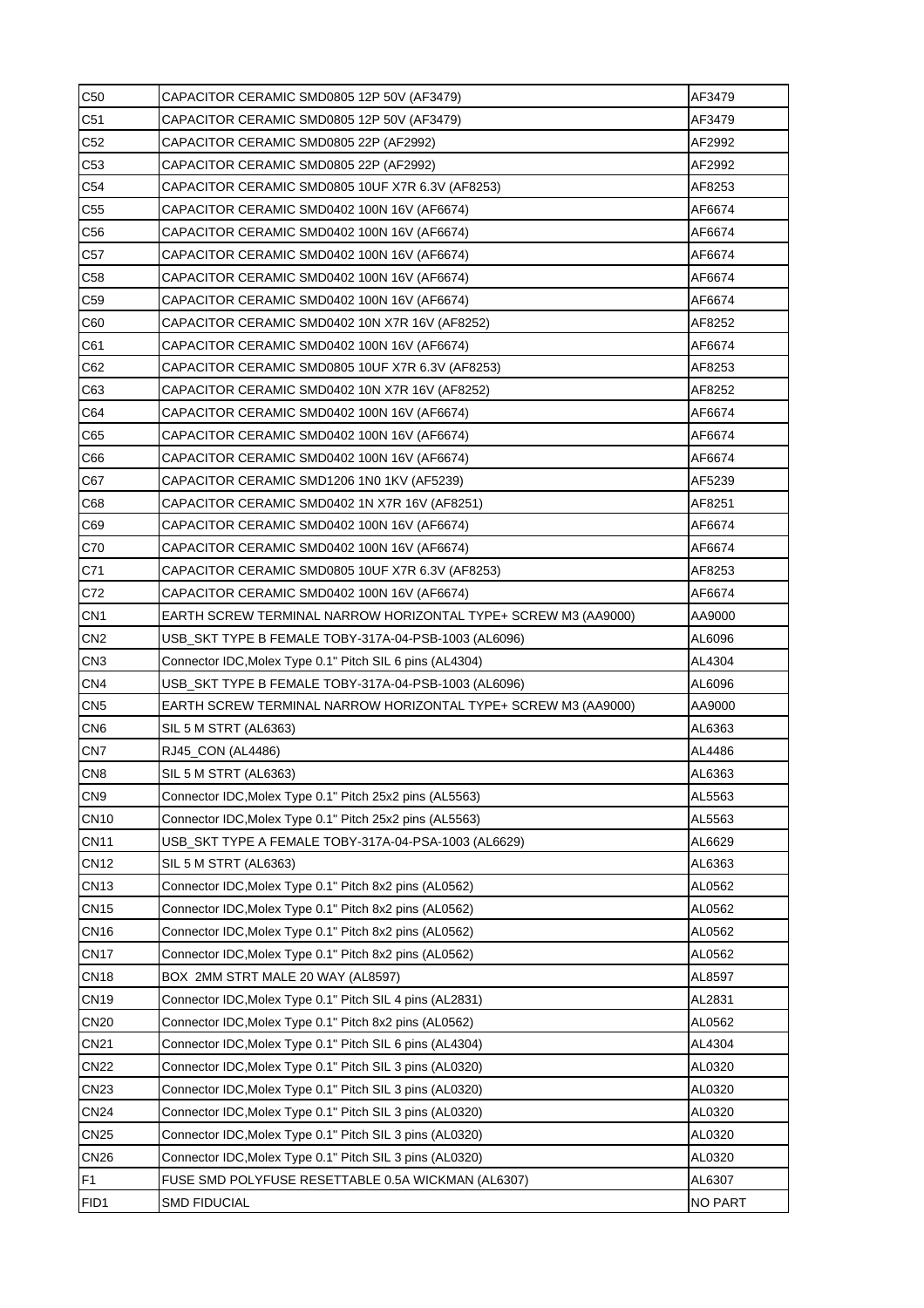| FID <sub>2</sub> | <b>SMD FIDUCIAL</b>                                 | NO PART        |
|------------------|-----------------------------------------------------|----------------|
| FID <sub>3</sub> | <b>SMD FIDUCIAL</b>                                 | <b>NO PART</b> |
| JP1              | SIL 2 pins SMD (TMS-102-01-L-SV) (AL5349)           | AL5349         |
| JP2              | SIL 2 pins SMD (TMS-102-01-L-SV) (AL5349)           | AL5349         |
| JP3              | SIL 2 pins SMD (TMS-102-01-L-SV) (AL5349)           | AL5349         |
| L1               | FERRITE BEAD SMD1206 (AF2996)                       | AF2996         |
| L2               | FERRITE BEAD SMD1206 (AF2996)                       | AF2996         |
| L3               | XFRMR PULSE 10/100 1183 (AM7439)                    | AM7439         |
| LD <sub>1</sub>  | LED SUN SM DUAL G/Y (AE5945)                        | AE5945         |
| LD <sub>2</sub>  | LED SUN SM DUAL G/Y (AE5945)                        | AE5945         |
| LD <sub>3</sub>  | LED SMD SUN RED 1106 (AE5946)                       | AE5946         |
| LD4              | LED SMD SUN RED 1106 (AE5946)                       | AE5946         |
| LD <sub>5</sub>  | LED SMD SUN RED 1106 (AE5946)                       | AE5946         |
| LD <sub>6</sub>  | LED SMD SUN RED 1106 (AE5946)                       | AE5946         |
| LD7              | LED SMD SUN RED 1106 (AE5946)                       | AE5946         |
| LD8              | LED SMD SUN RED 1106 (AE5946)                       | AE5946         |
| LD9              | LED SMD SUN RED 1106 (AE5946)                       | AE5946         |
| LD10             | LED SMD SUN RED 1106 (AE5946)                       | AE5946         |
| LD11             | LED SMD SUN RED 1106 (AE5946)                       | AE5946         |
| LD12             | LED CYL SUN 3mm CLEAR BI-COL RED/YEL (AE8542)       | AE8542         |
| Q1               | TRANSISTOR MOSFET P CHANNEL FDV304P (AE3556)        | AE3556         |
| Q2               | TRANSISTOR NPN BC848B (AE3332)                      | AE3332         |
| Q3               | TRANSISTOR MOSFET IRF7416QPbF 30V 10A 0.02R(AE7932) | AE7932         |
| Q4               | TRANSISTOR NPN BC848B (AE3332)                      | AE3332         |
| Q <sub>5</sub>   | TRANSISTOR NPN BC848B (AE3332)                      | AE3332         |
| Q <sub>6</sub>   | TRANSISTOR PNP 2N4403 (AE0273)                      | AE0273         |
| R <sub>1</sub>   | RESISTOR CARBON SMD0805 0R0_5% (AC2838)             | NO PART        |
| R <sub>2</sub>   | RESISTOR METAL FILM SMD0805 100R 1% (AC3054)        | AC3054         |
| R <sub>3</sub>   | RESISTOR METAL FILM SMD0805 10K 1% (AC2841)         | AC2841         |
| R4               | RESISTOR CARBON SMD0402 10K 1% (AC7359)             | AC7359         |
| R <sub>5</sub>   | RESISTOR CARBON SMD0805 10R 5% (AC3027)             | AC3027         |
| R <sub>6</sub>   | RESISTOR METAL SMD0805 820R 1% (AC5491)             | AC5491         |
| R7               | RESISTOR METAL FILM SMD0805 1K0 1% (AC0369)         | AC0369         |
| R <sub>8</sub>   | RESISTOR METAL FILM SMD0805 330R 1% (AC3056)        | AC3056         |
| R <sub>9</sub>   | RESISTOR METAL FILM SMD0805 560R 1% (AC3057)        | AC3057         |
| R <sub>10</sub>  | RESISTOR CARBON SMD0402 47R 1% (AC7281)             | AC7281         |
| R <sub>11</sub>  | RESISTOR METAL FILM SMD0805 1K0 1% (AC0369)         | AC0369         |
| R <sub>12</sub>  | RESISTOR METAL FILM SMD0805 1K0 1% (AC0369)         | AC0369         |
| R <sub>13</sub>  | RESISTOR METAL FILM SMD0805 330R 1% (AC3056)        | AC3056         |
| R <sub>14</sub>  | RESISTOR CARBON SMD0402 10K 1% (AC7359)             | AC7359         |
| R <sub>15</sub>  | RESISTOR METAL FILM SMD0805 1K0 1% (AC0369)         | AC0369         |
| R <sub>16</sub>  | RESISTOR CARBON SMD0402 1K0 1% (AC7404)             | AC7404         |
| R <sub>17</sub>  | RESISTOR CARBON SMD0402 22R 1% (AC7352)             | AC7352         |
| R <sub>18</sub>  | RESISTOR CARBON SMD0402 22R 1% (AC7352)             | AC7352         |
| R <sub>19</sub>  | RESISTOR METAL SMD0402 12K 0.5% (AC8475)            | AC8475         |
| R <sub>20</sub>  | RESISTOR CARBON SMD0402 10R 1% (AC7351)             | AC7351         |
| R <sub>21</sub>  | RESISTOR METAL FILM SMD0805 1K0 1% (AC0369)         | AC0369         |
| R <sub>22</sub>  | RESISTOR METAL FILM SMD0805 1K0 1% (AC0369)         | AC0369         |
| R <sub>23</sub>  | RESISTOR CARBON SMD0402 0R0 (AC7350)                | <b>NO PART</b> |
| R <sub>24</sub>  | RESISTOR METAL SMD0805 12K 1% (AC5012)              | AC5012         |
|                  |                                                     |                |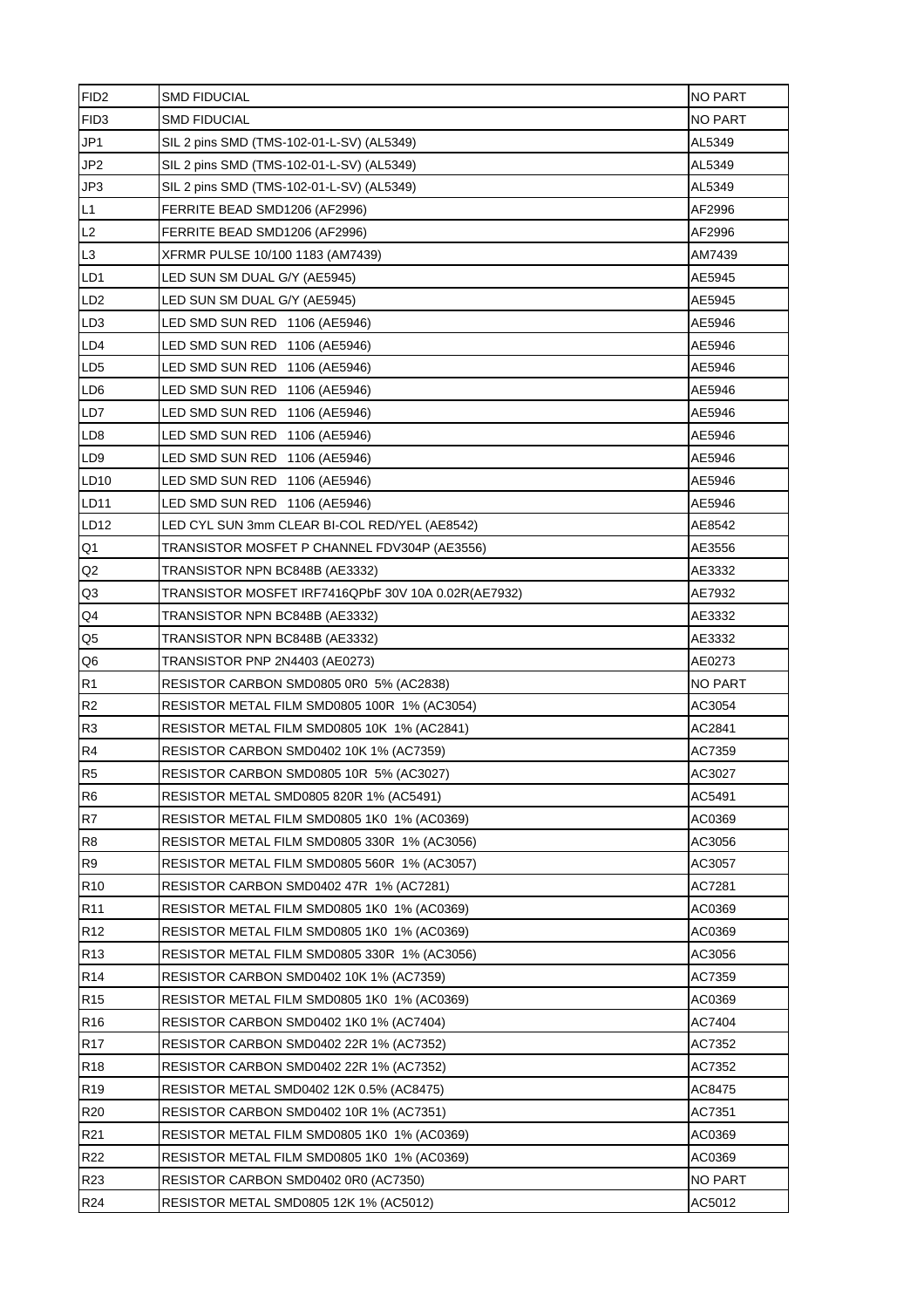| <b>R25</b>      | RESISTOR CARBON SMD0805 0R0 5% (AC2838)     | <b>NO PART</b> |
|-----------------|---------------------------------------------|----------------|
| R <sub>26</sub> | RESISTOR METAL FILM SMD0805 1K0 1% (AC0369) | AC0369         |
| R <sub>27</sub> | RESISTOR CARBON SMD0805 10R 5% (AC3027)     | AC3027         |
| <b>R28</b>      | RESISTOR METAL FILM SMD0805 10K 1% (AC2841) | AC2841         |
| R29             | RESISTOR METAL FILM SMD0805 10K 1% (AC2841) | AC2841         |
| R30             | RESISTOR METAL FILM SMD0805 1K0 1% (AC0369) | AC0369         |
| R31             | RESISTOR CARBON SMD0805 0R0 5% (AC2838)     | AC2838         |
| R32             | RESISTOR CARBON SMD0402 47R 1% (AC7281)     | AC7281         |
| R33             | RESISTOR CARBON SMD0805 470R 5% (AC3034)    | AC3034         |
| R34             | RESISTOR CARBON SMD0805 470R 5% (AC3034)    | AC3034         |
| R35             | RESISTOR CARBON SMD0805 470R 5% (AC3034)    | AC3034         |
| R36             | RESISTOR CARBON SMD0402 10K 1% (AC7359)     | AC7359         |
| <b>R37</b>      | RESISTOR CARBON SMD0402 10K 1% (AC7359)     | AC7359         |
| <b>R38</b>      | RESISTOR CARBON SMD0402 10K 1% (AC7359)     | AC7359         |
| R39             | RESISTOR CARBON SMD0402 10K 1% (AC7359)     | AC7359         |
| R40             | RESISTOR CARBON SMD0402 0R0 (AC7350)        | AC7350         |
| R41             | RESISTOR CARBON SMD0402 0R0 (AC7350)        | AC7350         |
| R42             | RESISTOR CARBON SMD0805 470R 5% (AC3034)    | AC3034         |
| R43             | RESISTOR CARBON SMD0805 470R 5% (AC3034)    | AC3034         |
| <b>R44</b>      | RESISTOR CARBON SMD0805 470R 5% (AC3034)    | AC3034         |
| R45             | RESISTOR CARBON SMD0805 470R 5% (AC3034)    | AC3034         |
| R46             | RESISTOR CARBON SMD0402 10K 1% (AC7359)     | AC7359         |
| <b>R47</b>      | RESISTOR CARBON SMD0805 470R 5% (AC3034)    | AC3034         |
| <b>R48</b>      | RESISTOR CARBON SMD0805 470R 5% (AC3034)    | AC3034         |
| R49             | RESISTOR CARBON SMD0402 47R 1% (AC7281)     | AC7281         |
| <b>R50</b>      | RESISTOR CARBON SMD0402 47R 1% (AC7281)     | AC7281         |
| <b>R51</b>      | RESISTOR CARBON SMD0402 47R 1% (AC7281)     | AC7281         |
| <b>R52</b>      | RESISTOR CARBON SMD0402 47R 1% (AC7281)     | AC7281         |
| <b>R53</b>      | RESISTOR CARBON SMD0402 47R 1% (AC7281)     | AC7281         |
| <b>R54</b>      | RESISTOR CARBON SMD0402 47R 1% (AC7281)     | AC7281         |
| <b>R55</b>      | RESISTOR CARBON SMD0402 47R 1% (AC7281)     | AC7281         |
| <b>R56</b>      | RESISTOR CARBON SMD0402 47R 1% (AC7281)     | AC7281         |
| <b>R57</b>      | RESISTOR CARBON SMD0402 47R 1% (AC7281)     | AC7281         |
| <b>R58</b>      | RESISTOR CARBON SMD0402 47R 1% (AC7281)     | AC7281         |
| <b>R59</b>      | RESISTOR CARBON SMD0402 47R 1% (AC7281)     | AC7281         |
| <b>R60</b>      | RESISTOR CARBON SMD0402 47R 1% (AC7281)     | AC7281         |
| R61             | RESISTOR CARBON SMD0402 47R 1% (AC7281)     | AC7281         |
| R62             | RESISTOR CARBON SMD0402 47R 1% (AC7281)     | AC7281         |
| R63             | RESISTOR CARBON SMD0402 47R 1% (AC7281)     | AC7281         |
| <b>R64</b>      | RESISTOR CARBON SMD0402 47R 1% (AC7281)     | AC7281         |
| <b>R65</b>      | RESISTOR CARBON SMD0402 47R 1% (AC7281)     | AC7281         |
| R66             | RESISTOR CARBON SMD0402 47R 1% (AC7281)     | AC7281         |
| <b>R67</b>      | RESISTOR CARBON SMD0402 47R 1% (AC7281)     | AC7281         |
| R68             | RESISTOR CARBON SMD0805 68R 5% (AC4101)     | AC4101         |
| R69             | RESISTOR CARBON SMD0402 49R9 1% (AC7357)    | AC7357         |
| <b>R70</b>      | RESISTOR CARBON SMD0402 49R9 1% (AC7357)    | AC7357         |
| R71             | RESISTOR CARBON SMD0402 49R9 1% (AC7357)    | AC7357         |
| R72             | RESISTOR CARBON SMD0402 49R9 1% (AC7357)    | AC7357         |
| R73             | RESISTOR CARBON SMD0805 2K0 5% (AC4694)     | AC4694         |
| R74             | RESISTOR CARBON SMD0402 49R9 1% (AC7357)    | AC7357         |